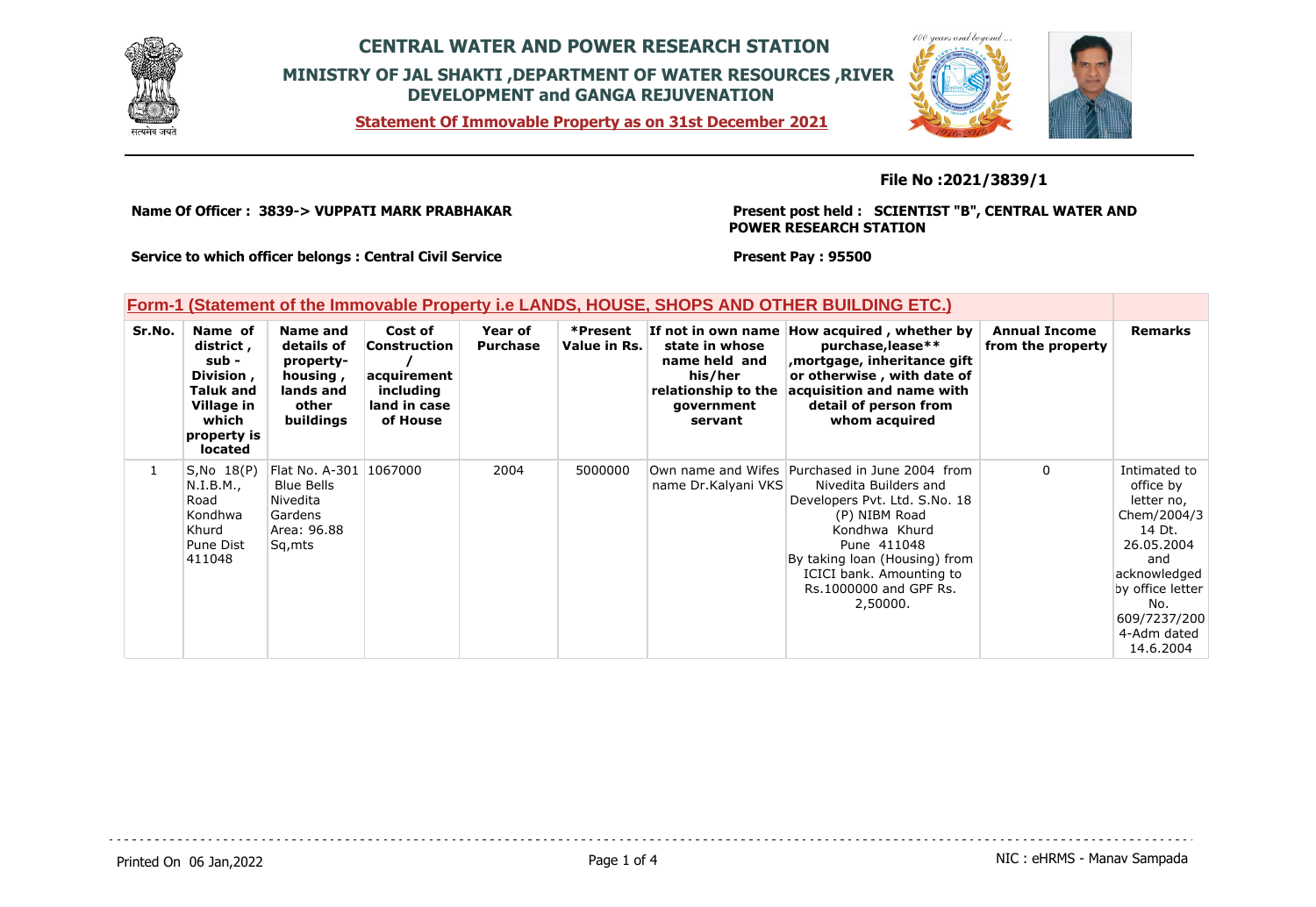



**Statement Of Immovable Property as on 31st December 2021**

|                | Form-1 (Statement of the Immovable Property i.e LANDS, HOUSE, SHOPS AND OTHER BUILDING ETC.)                                    |                                                                                                                                                   |                                                                                        |                                   |                          |                                                                                            |                                                                                                                                                                                                       |                                           |                                                                                                                                                                                          |
|----------------|---------------------------------------------------------------------------------------------------------------------------------|---------------------------------------------------------------------------------------------------------------------------------------------------|----------------------------------------------------------------------------------------|-----------------------------------|--------------------------|--------------------------------------------------------------------------------------------|-------------------------------------------------------------------------------------------------------------------------------------------------------------------------------------------------------|-------------------------------------------|------------------------------------------------------------------------------------------------------------------------------------------------------------------------------------------|
| Sr.No.         | Name of<br>district,<br>sub -<br>Division,<br><b>Taluk and</b><br><b>Village in</b><br>which<br>property is<br><b>located</b>   | <b>Name and</b><br>details of<br>property-<br>housing,<br>lands and<br>other<br>buildings                                                         | Cost of<br><b>Construction</b><br>acquirement<br>including<br>land in case<br>of House | <b>Year of</b><br><b>Purchase</b> | *Present<br>Value in Rs. | state in whose<br>name held and<br>his/her<br>relationship to the<br>government<br>servant | If not in own name How acquired, whether by<br>purchase, lease**<br>, mortgage, inheritance gift<br>or otherwise, with date of<br>acquisition and name with<br>detail of person from<br>whom acquired | <b>Annual Income</b><br>from the property | <b>Remarks</b>                                                                                                                                                                           |
| $\overline{2}$ | Jerripothula<br>palem<br>Pendurthi<br>Mandal<br>Visakhapatn dryland<br>am Dist<br>Andhra<br>pradesh                             | Survey No.<br>11/19<br>30 cents<br>Cultivable                                                                                                     | 270000                                                                                 | 2012                              | 500000                   | Own name                                                                                   | Purchased in March 2012<br>from Shri S.Durgalu and his<br>sons, Jerripothulapalem,<br>Pendurthi Mandal,<br>Visakhapatnam Dist, Andhra<br>pradesh<br>By taking Loan from wife Dr.<br>Kalyani           | $\mathbf 0$                               | Intimated to<br>office by<br>letter no,<br>WQAM/2012/<br>195 Dt.<br>03.05.20012<br>and<br>acknowledged<br>by office letter<br>No.<br>609/7237/201<br>2-Adm / 1685<br>dated<br>05.6.2012. |
| 3              | nnagudem<br>and<br>Parimpudi<br>Koyyalaqude 193.6 sq<br>m Mandal<br>West<br>Godavari<br>Dist<br>Andhra<br>Pradesh<br>Pin 534312 | Chopparama S No. 129/2<br>2.19 Acres dry<br>land<br>S No. 2/1<br>vards land<br>S No.331/1B<br>58 sq yards<br>Door No.8-<br>100 RCC<br>462 sq feet | 975700                                                                                 | 2012                              | 1500000                  | Own name                                                                                   | As it is transfer of parental<br>property no money<br>transaction.                                                                                                                                    | $\mathbf 0$                               | Intimated to<br>office by<br>letter no,<br>WQAM/2012/<br>236 Dt.<br>01.06.20012<br>and<br>acknowledged<br>by office letter<br>No.<br>609/7237/201<br>2-Adm / 178<br>dated<br>15.6.2012.  |

<u>. . . . . . . . .</u>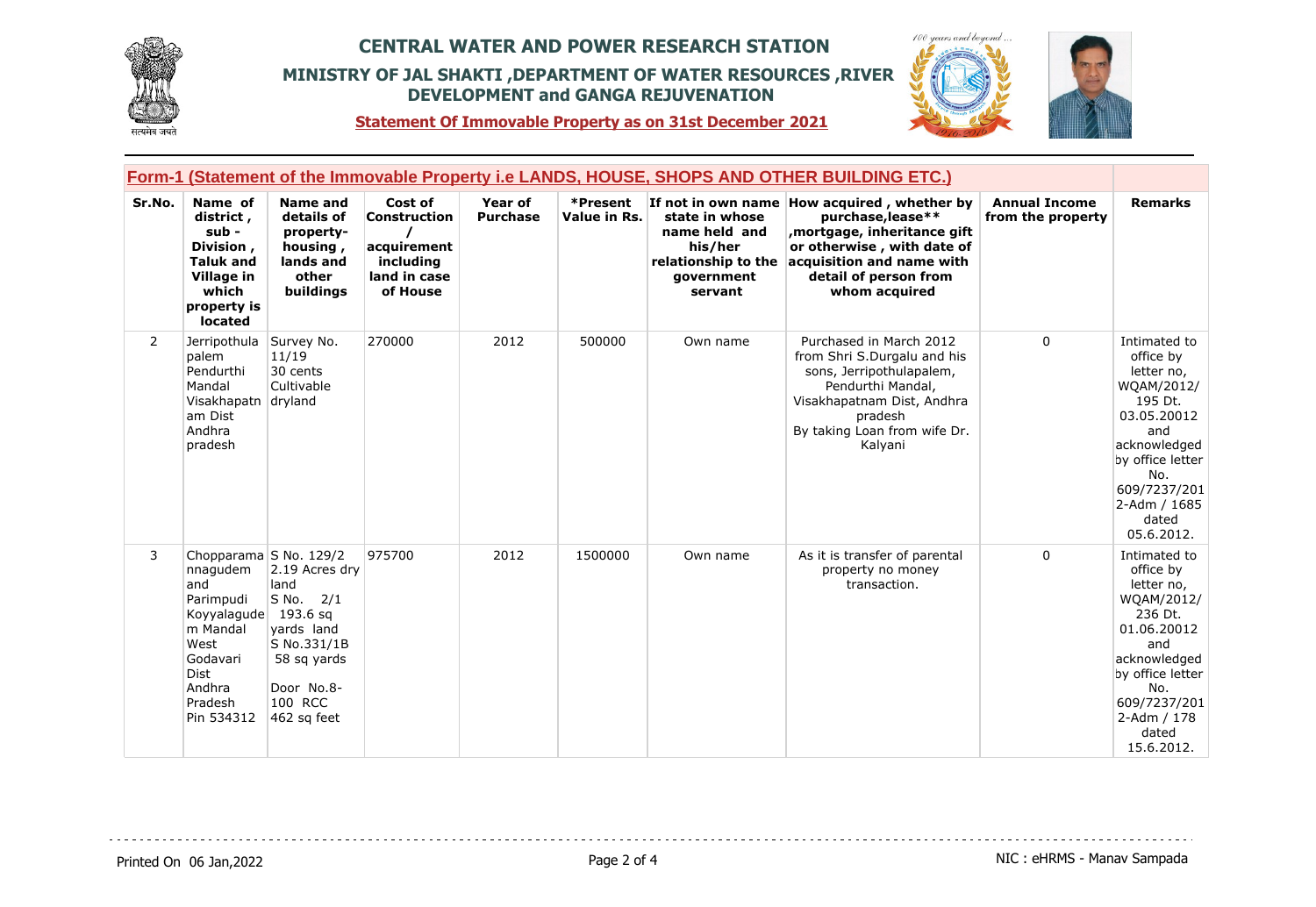



 $100$ 

**Statement Of Immovable Property as on 31st December 2021**

| <b>Form-1 (Statement of the Immovable Property i.e LANDS, HOUSE, SHOPS AND OTHER BUILDING ETC.)</b> |                                                                                                                         |                                                                                                    |                                                                                 |                            |                          |                                                                                            |                                                                                                                                                                                                      |                                           |                                                                                                                                                                                                              |
|-----------------------------------------------------------------------------------------------------|-------------------------------------------------------------------------------------------------------------------------|----------------------------------------------------------------------------------------------------|---------------------------------------------------------------------------------|----------------------------|--------------------------|--------------------------------------------------------------------------------------------|------------------------------------------------------------------------------------------------------------------------------------------------------------------------------------------------------|-------------------------------------------|--------------------------------------------------------------------------------------------------------------------------------------------------------------------------------------------------------------|
| Sr.No.                                                                                              | Name of<br>district ,<br>sub -<br>Division,<br><b>Taluk and</b><br>Village in<br>which<br>property is<br><b>located</b> | Name and<br>details of<br>property-<br>housing,<br>lands and<br>other<br>buildings                 | Cost of<br>Construction<br>acquirement<br>including<br>land in case<br>of House | Year of<br><b>Purchase</b> | *Present<br>Value in Rs. | state in whose<br>name held and<br>his/her<br>relationship to the<br>government<br>servant | If not in own name How acquired, whether by<br>purchase, lease**<br>mortgage, inheritance gift,<br>or otherwise, with date of<br>acquisition and name with<br>detail of person from<br>whom acquired | <b>Annual Income</b><br>from the property | <b>Remarks</b>                                                                                                                                                                                               |
| $\overline{4}$                                                                                      | Salunke<br>Vihar Road,<br>Kondhwa,<br>Pune-<br>411048.<br>Maharastra                                                    | Flat No.5,<br>Basera<br>Apartment,<br>Salunke Vihar<br>Road,<br>Kondhwa,<br>Area: 70.26<br>sq. mts | 3500000                                                                         | 2012                       | 5000000                  | name Dr.Kalyani VKS                                                                        | Own name and Wifes   Purchased in December 2012<br>from Shri K.C.Rajan (staying<br>in Kuwait) with Power of<br>attorney to his brother Shri.<br>K.C.Chandapilla<br>By taking Loan from HDFC ltd      | $\mathbf{0}$                              | Permission<br>taken from<br>office letter<br>No.<br>609/7237/201<br>2 Adm-372<br>Dt.<br>05.12.20012.<br>Acquisition<br>was<br>intimated to<br>office by<br>letter no,<br>WQAM/<br>2013/18 Dt.<br>16.01.2013. |

**Signature:**

**Name Of Officer:** 3839-> VUPPATI MARK PRABHAKAR

**Designation:** SCIENTIST "B"

**Date of Submission:** 06 Jan 2022

Note: